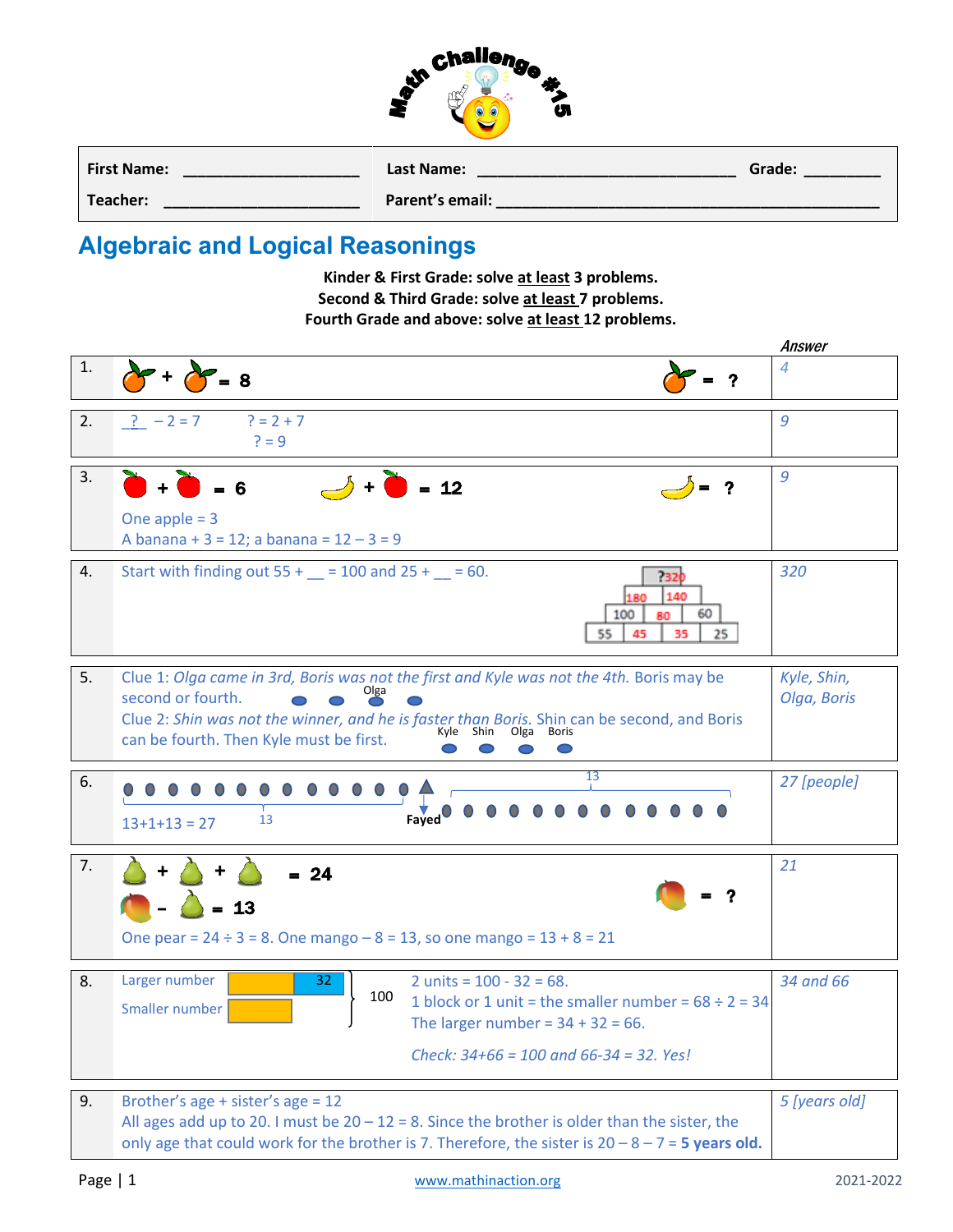| 10.                                                                                                                                                                                                                                                                                                                                                                                                                                                                                                                                                                                                                                                                                                                                                   | Possible combinations for sandwich and drinks:<br>Menu<br>Chicken and Cocoa, Chicken and Soda, Chicken and Tea<br>Tuna and Cocoa, Tuna and Soda, Tuna and Tea<br>Sandwiches<br>Salami and Cocoa, Salami and Soda, Salami and Tea<br>Chicken<br>Celia (given): salami and tea<br>Tuna<br>Tasha: chicken (since Tuna has the same initial as her name)<br>Salami<br>and possibly cocoa or soda as her drink.<br>rinks<br>Sony: Tuna and cocoa, so Tasha must order soda for the<br>Cocoa<br>drink.<br>Soda<br>Tea<br>We can also create a table of options and re-read the clues,<br>marking the choices.<br>Chicken<br>Salami<br>Tuna<br>Cocoa<br>Soda<br>Tea<br><b>Tasha</b><br>$\times$<br>v<br>$\times$<br>v<br>$\times$<br>×<br>$\vee$<br>$\vee$<br>Celia<br>$\times$<br>$\times$<br>×<br>×<br>$\times$<br>$\times$<br>X<br>$\times$<br>V<br>V<br>Sony | Chicken and<br>soda  |
|-------------------------------------------------------------------------------------------------------------------------------------------------------------------------------------------------------------------------------------------------------------------------------------------------------------------------------------------------------------------------------------------------------------------------------------------------------------------------------------------------------------------------------------------------------------------------------------------------------------------------------------------------------------------------------------------------------------------------------------------------------|-----------------------------------------------------------------------------------------------------------------------------------------------------------------------------------------------------------------------------------------------------------------------------------------------------------------------------------------------------------------------------------------------------------------------------------------------------------------------------------------------------------------------------------------------------------------------------------------------------------------------------------------------------------------------------------------------------------------------------------------------------------------------------------------------------------------------------------------------------------|----------------------|
| 11.                                                                                                                                                                                                                                                                                                                                                                                                                                                                                                                                                                                                                                                                                                                                                   | \$6.00<br>Looking at the third clue, we find that a compass = $$7.00$<br>\$10.50<br>Highlighter = \$10.50 - \$7.00 = \$3.50<br>Ruler = $$6.00 - 3.50 = $2.50$<br>\$14.00<br>Ruler + compass = $$2.50 + $7.00 = $9.50$                                                                                                                                                                                                                                                                                                                                                                                                                                                                                                                                                                                                                                     | \$9.50               |
| One way is to make guesses and checks. We can start with splitting the number of tables<br>12.<br>equally: 16 tables for four and 16 tables for six.<br>$(16\times4) + (16\times6) = 64+96 = 160$ (too many)<br>We can try higher number of tables for four for our next guesses.<br>You can then find that 20 tables for 4 and 12 tables for 6 will seat 152 customers.<br>Another way is to assume that all 32 tables are table for four. Then there will be $32 \times 4 = 128$<br>customers, which is $152 - 128 = 24$ customers short. If we start trading a table for 4 for a<br>table for 6, we will add 2 more customers. Thus, $24\div 2 = 12$ tables for 6. Let's check 20 +12 =<br>32 tables. $20 \times 4 + 12 \times 6 = 152$ customers. |                                                                                                                                                                                                                                                                                                                                                                                                                                                                                                                                                                                                                                                                                                                                                                                                                                                           | 12 [tables for<br>6] |
| 13.                                                                                                                                                                                                                                                                                                                                                                                                                                                                                                                                                                                                                                                                                                                                                   | From the first balance, 4 red triangles = 6 blue right-triangles. Then we also know that 2 red<br>triangles = 3 blue right-triangles.<br>Since 1 blue triangle = 24, then 2 red triangles = $3 \times 24 = 72$                                                                                                                                                                                                                                                                                                                                                                                                                                                                                                                                                                                                                                            | 72                   |
| 14.                                                                                                                                                                                                                                                                                                                                                                                                                                                                                                                                                                                                                                                                                                                                                   | Notice that the difference in their ages does not change over time. Her father is always 30<br>years older than her.<br>Sally's age $\times$ 2:<br>30<br>Father's age (twice Sally's age):<br>Sally's age $\times$ 2 must be 30, so Sally is 30 ÷ 2 = 15 years old.                                                                                                                                                                                                                                                                                                                                                                                                                                                                                                                                                                                       | 15 [years old]       |